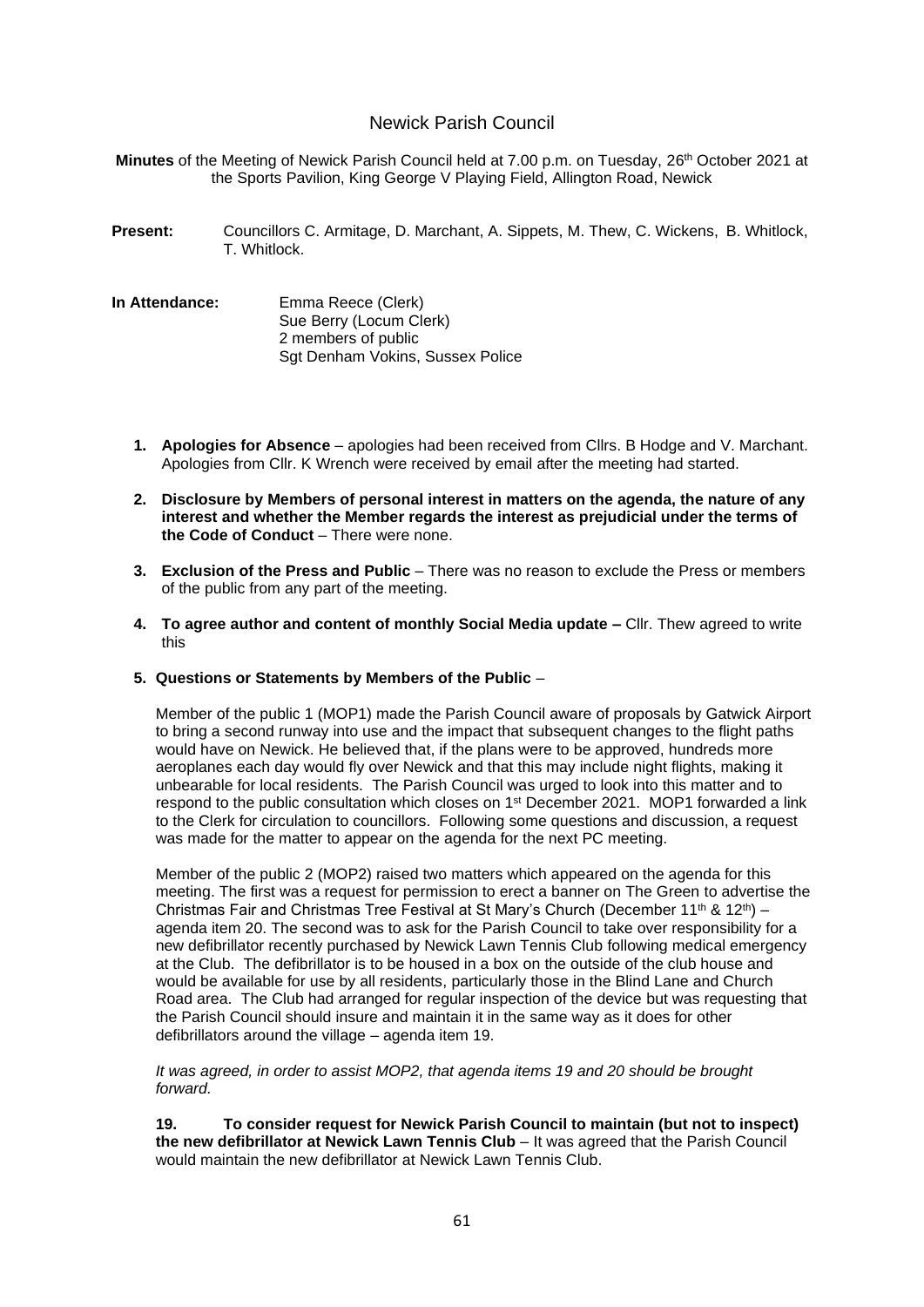**20. To consider request for permission to have banner on The Green for the Tree Festival in December from Friday 26th November –** It was agreed that permission should be given for a banner to be erected on The Green as requested, as long as care was taken not to block the sight lines of motorists approaching the A272 from The Green.

- **6. Co-option of up to one new councillor (if candidates have put themselves forward) –** There were none.
- **7. Report from Sgt Denham Vokins, Neighbourhood Policing Team** Sgt Vokins advised the Parish Council that there had been an increase in the number of crimes being reported, particularly burglaries from outbuildings and garages in rural areas. He spoke about the ongoing investigation into the removal and destruction of a defibrillator in Newick. He reported that three suspects under the age of 18 were in the process of being interviewed about their involvement in this crime. There was discussion about the possible outcome of this case (community resolution) and that this may not meet the expectations of members of the local community who had been shocked by the incident. Members of the Parish Council gave details of drugs paraphernalia being found in public areas on a regular basis and an attack on a vehicle in Church Road. Sgt Vokins explained that, although it may appear that nothing was being done, this was not the case. The local policing team was reliant on reports from members of the public to build up a picture of what is happening and, even then, it may take more time for a response than might be expected by the public and this could be frustrating. There was discussion about how best to contact the local PCSO as the shift pattern she and her team worked meant that it was sometimes difficult to make immediate contact. Sqt Vokins advised that contact by email would be preferable as an 'out of office' message would appear giving details of when the PCSO would next be on duty. He stressed that in an emergency one should call 999 and that non-emergency matters could be reported either by phoning 101 or via the Sussex Police website. A request was made for the PCSO to communicate with the public via Newick Talk Facebook page.

It was noted that PCSO Rose Stainer and two of her colleagues would be bringing the Police Engagement van to Newick (King George V Playing Field) on Saturday 13th November between 4.00 and 7.30 p.m. for members of the public to visit and discuss or report any issues.

*Sgt. Vokins left the meeting at 7.57 p.m.*

*It was agreed that, in order to assist MOP2, who was also a member of the Outdoor Gym Equipment Working Group, agenda item 16 would be brought forward.*

## **16. Environment & Recreation**

**16.1 Skateboard Ramp Project** – a report from the meeting of the working group held 30<sup>th</sup> September 2021 had been circulated prior to the meeting and was noted. It was reported that a member of the Village Hall Management Committee had been helpful in sharing their experience of making a successful bid for CIL funding from Lewes District Council, and that a useful meeting with the owner of Ketches had taken place regarding the proposals to replace the Skate Ramp on Manwaring Robertson field.

The Working Group was in contact with suppliers of Skate Ramp equipment and intended to visit a facility installed at Cuckfield as this may be similar to what was required at Newick.

**16.2 Outdoor Gym Equipment –** It was reported that a meeting had taken place with a supplier of Outdoor Gym Equipment and that quotations were being sought. Members of the Working Group were in the process of visiting other sites to gather ideas and the Clerk agreed to contact the Deputy Clerk of Seaford Town Council who may be of some assistance. **Action Clerk**

*MOP2 left the meeting at 8.10 p.m.*

**16.3 Pavilion Development** – There was nothing to report other than the fact that one signature was still required to complete the lease agreement.

## **16.4 Ongoing reports of anti-social behaviour and vandalism of Pavilion defibrillator**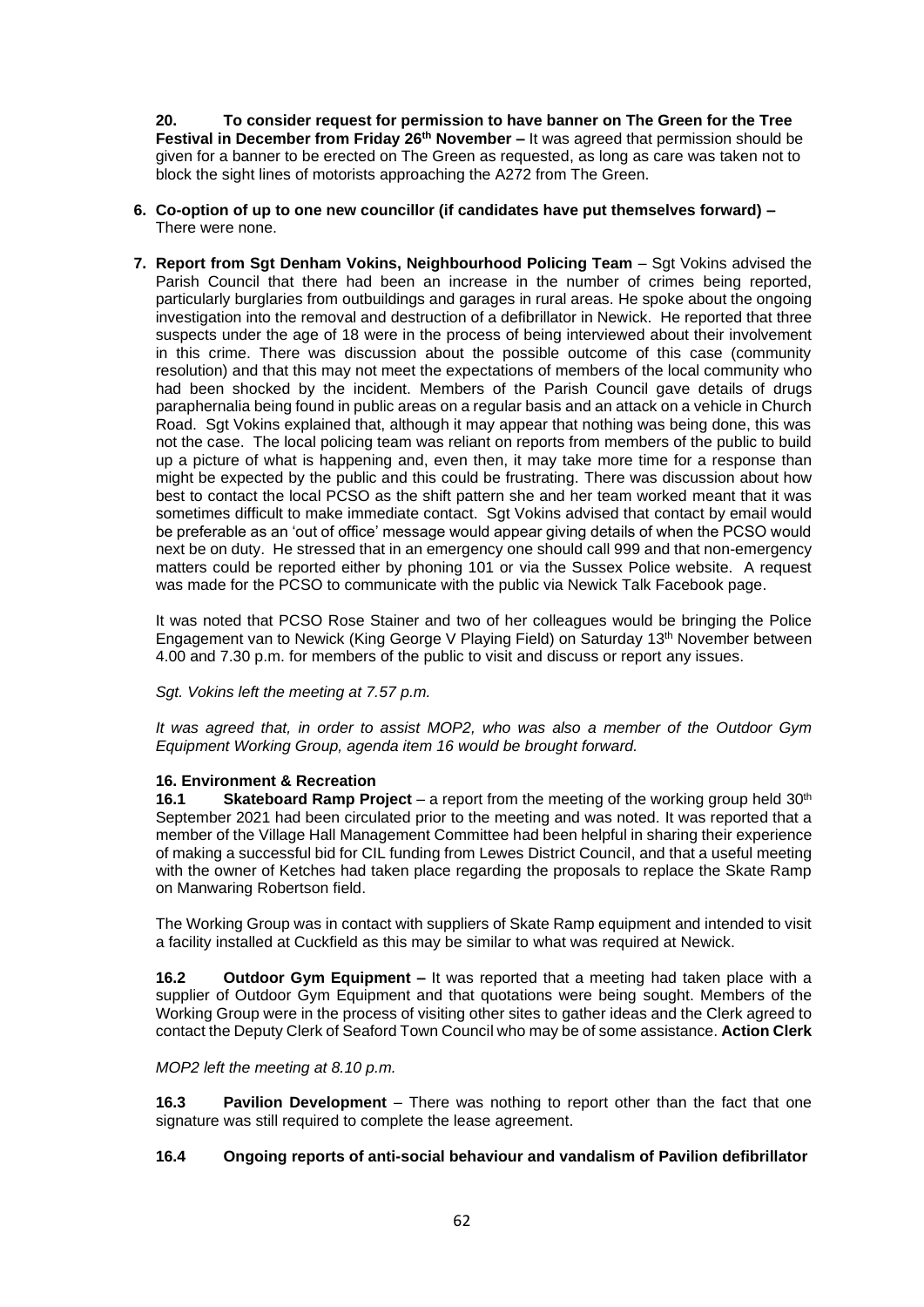This matter had already been discussed earlier in the meeting when Sgt. Vokins was present (agenda item 7).

**16.5 To discuss the pavement on The Green and agree what action to take** – It was noted that many of the concrete slabs forming the pavement on south side of The Green had been damaged by large vehicles, but that East Sussex Highways did not consider that the damage was serious enough to make any repairs. Further research was required into alternative paving surfaces which would be more suitable in a conservation area and the costs involved.

**16.6 Update from Newick Rootz** – It was reported that Newick Rootz had resumed its monthly work days and had recently carried out some work at Newick Common, however it would not be holding as many meetings as in the past.

- **8. Report from Lewes District Councillor Roy Burman** Cllr. Burman had sent his apologies that he was unable to attend. There was no report.
- **9. Report from County Councillor Matthew Milligan**  Cllr. Milligan had sent his apologies that he was unable to attend. There was no report.
- **10. Report from Member of Parliament Maria Caulfield**  Maria Caulfield MP had sent her apologies that she was unable to attend. Her written report had been circulated prior to the meeting and was noted.
- **11. Approval of draft minutes of the Parish Council meeting held 28th September 2021** These were considered and approved, subject to the correction of a typing error in paragraph 5.

## **12. Planning**

- 12.1 Approval of draft minutes of the Planning Committee meeting 12<sup>th</sup> October 2021 These were approved, subject to the correction of two typing errors in paragraph 3.
- **12.2** Applications;

| LW/21/0489 | The Gables Goldbridge Road<br>Demolition of existing garage/workshop and erection of 2 storey<br>garage/ancillary accommodation.<br>It was agreed to object to this planning application as the plans provided clearly<br>show that the proposed garage replacement building would, in fact, be a new two<br>storey dwelling with a pitched roof in the garden of the main dwelling. The reasons<br>for objection are that the proposals are contrary to 1) Lewes Local Plan policy DM1                                         |
|------------|---------------------------------------------------------------------------------------------------------------------------------------------------------------------------------------------------------------------------------------------------------------------------------------------------------------------------------------------------------------------------------------------------------------------------------------------------------------------------------------------------------------------------------|
|            | which seeks to restrict development outside the planning boundary, and 2) Newick<br>Neighbourhood Plan policy H01.6 which states that the construction of additional<br>homes in the gardens of Newick's existing homes will not be supported.                                                                                                                                                                                                                                                                                  |
| LW/21/0773 | <b>14 West Point</b><br>Demolition of single-storey extension and erection of two-storey side<br>Extension                                                                                                                                                                                                                                                                                                                                                                                                                      |
|            | It was agreed to make no comment on this planning application, other than to<br>highlight the narrow access to the site which may cause difficulties with deliveries<br>of materials etc. and to ask the Planning Authority to specify conditions with<br>regards to permitted hours of work and access for large vehicles to prevent any<br>unnecessary disturbance to neighbours. It was also unclear as to whether or not<br>the increase floor space exceeded 100 sqm which would make it liable for a CIL<br>contribution. |

*Member of the public 1 left the meeting at 20.26*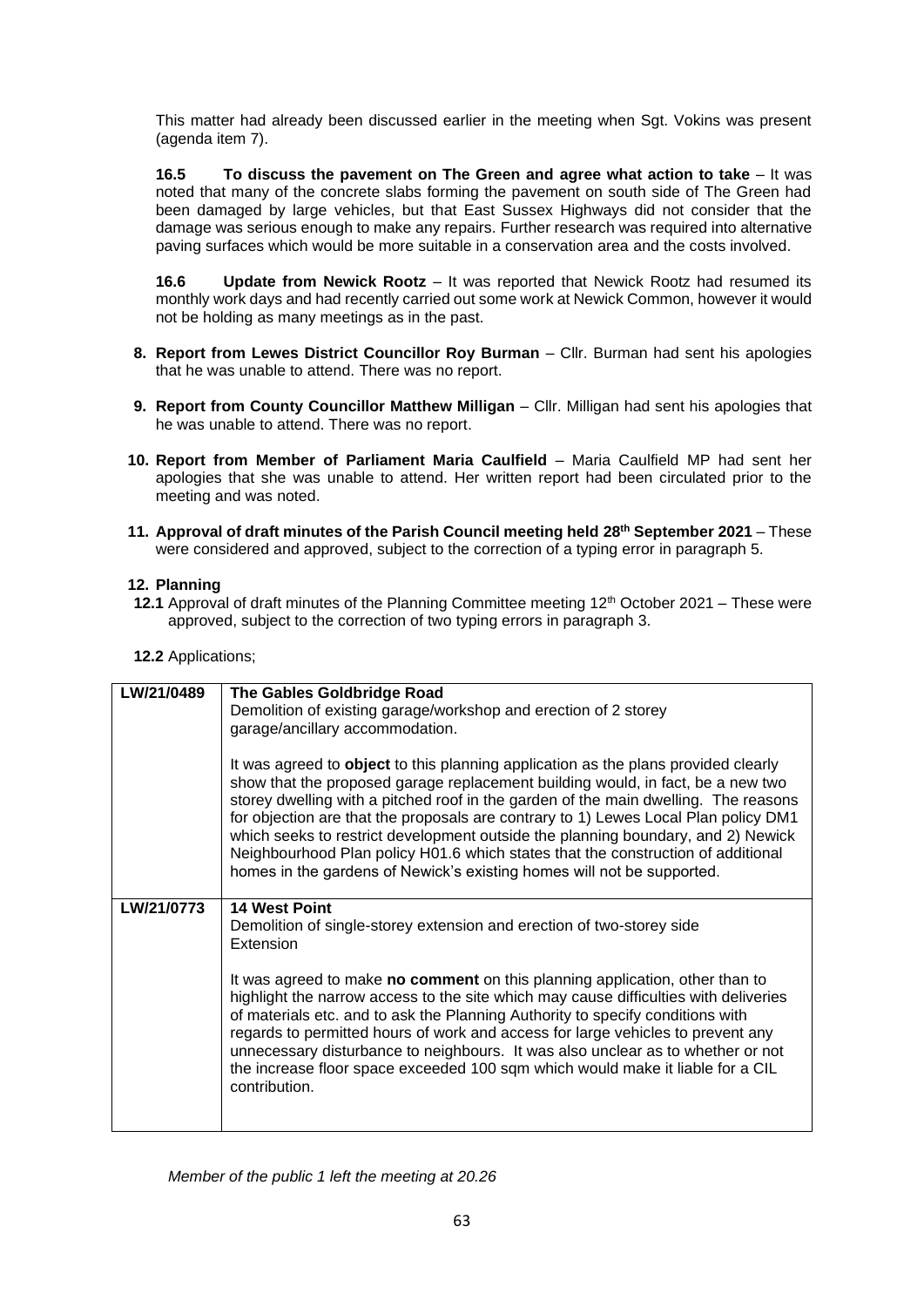**12.3** Approvals/Refusals etc. It was noted that the following application had been approved by Lewes District Council: -

| Reference Number: LW/19/0563 Toad Hall, Lane End   15/10/2021 Approved Newick |  |  |
|-------------------------------------------------------------------------------|--|--|
| Common, North Chailey, East Sussex, BN8 4JH,                                  |  |  |

- **12.4** Tree Works Applications There were none, however, it was noted that the large oak tree which stands at the junction of Oldaker and Powell Roads had recently had a tomograph inspection and that there were no works required to this tree at the present time.
- **12.5** Update on Woods Fruit Farm appeal there was nothing to report.

#### \*\*\*\*\*\*\*\*\*\*\*\*\*\*\*\*\*\*\*\*\*\*\*\*\*\*\*\*\*\*\*\*\*\*

In addition to the above items, Cllr Cathy Wickens reported that she had been contacted by Tondra Thom of Parker Dann planning consultants regarding the land to the rear of 45 Allington Road. Tondra was seeking a meeting with the Parish Council to discuss proposals for this site, however, as it was the policy of the Parish Council not to engage in discussions with property developers this request had been refused.

It was suggested that the Parish Council should reconsider its policy not to engage with developers and that this should appear as an item for discussion at a future meeting.

**13. Clerk's Report –** To note report from Clerks including correspondence received in October 2021.

#### **This included:-**

- 101 posters updated posters to be provided by PCSO Rose Stainer
- **Newick Colts**
- Pavilion Lease
- Clerk annual leave
- Outdoor Gym Equipment see also agenda item 16.2
- Defibrillator at the pavilion see also agenda item 7
- Tennis Club defib see also agenda item 19
- Village Hall grass bank see also agenda item 15.6
- Community Centre hedge this had been dealt with by the time of the meeting
- The seasonal flagpoles have come down and are now in storage.
- CCTV quotes see also agenda item 15.5

#### -

## **The following was also noted;**

- Report of problem with sycamore tree in Oldaker Road. Treewise has inspected and recommended that tree should be felled. Locum Clerk to check that this is on PC land.
- **14. Report by Clerk on any action taken under Delegated Powers in consultation with Chairman and/or Vice-Chairman** – there were none.

#### **15. Financial Matters:**

**15.1** To authorise Schedule of Payments for October 2021 and arrangements for approving payments – it was agreed that Cllr. Armitage and Cllr. Sippetts would authorise the payments.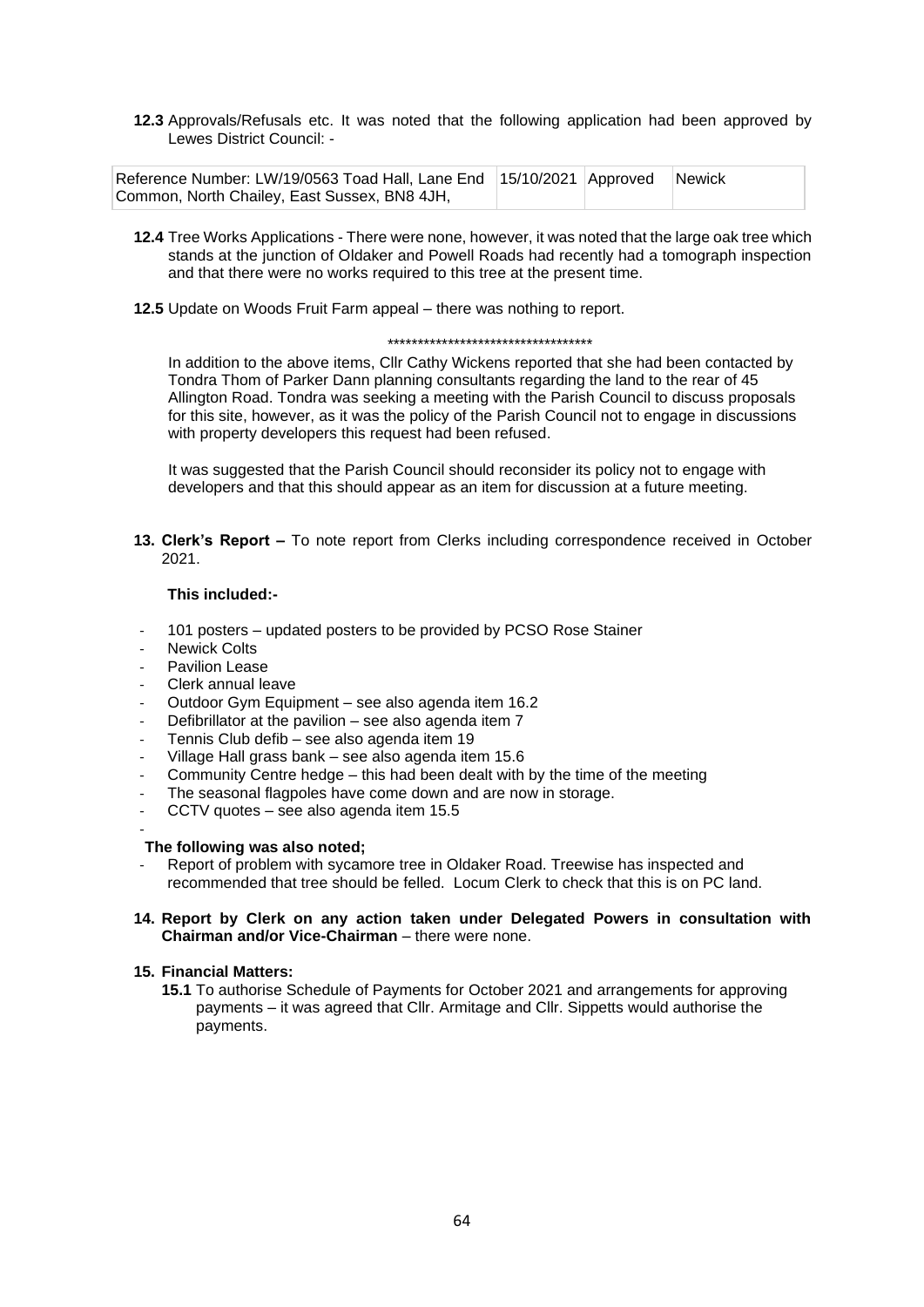#### The following payments were authorised;

#### Time: 10:06 **Unity Trust Bank** List of Payments made between 01/10/2021 and 31/10/2021 Date Paid Payee Name Reference Amount Paid Authorized Ref **Transaction Detail** 31/10/2021 Telefonica UK Ltd **DD** 17.34 Mobile Phone monthly 31/10/2021 East Sussex Pension Fund 462451657 489.35 **Pension Contributions** 31/10/2021 Treewise Tree Services 948740825 1,068.00 Tree works B from survey 31/10/2021 HM Revenue & Customs 85602267 385.24 HM Revenue & Customs 31/10/2021 Mrs E Reece 85602267 1 4 4 2 16 Clerks Salary 31/10/2021 NACCA 290846216 300.00 Parish Office rent Oct/Nov/Dec 31/10/2021 Fast Sussex ALC Ltd. 42329779 48.00 Brian Hodge Planning Course 31/10/2021 Rialtas Business Solutions Ltd 109528573 148.80 Annual licence Accounting software 31/10/2021 Barcombe Landscapes Ltd 926453186 1.790.40 Barcombe Landscapes Ltd 31/10/2021 Barcombe Landscapes Ltd 1588855 1.584.00 **Barcombe Landscapes Ltd** 31/10/2021 **Newick Sports Pavilion** 100481100 38.00 Rootz room hire 31/10/2021 Peter Howes 118908972 231.00 Village Handyman 31/10/2021 Barclays Debit Card 554582186 124.14 Top up 31/10/2021 Nicolas Jones 395772366 360.00 Annual Oak Survey

**Total Payments** 8.026.43

It was noted that the following payment had already been made;

Time: 10:23

**Barclays Debit Card** 

List of Payments made between 01/10/2021 and 31/10/2021

| Date Paid Payee Name | Reference | Amount Paid Authorized Ref | Transaction Detail  |
|----------------------|-----------|----------------------------|---------------------|
| 31/10/2021 Amazon uk | DC        | 8.82                       | CCTV sign for defib |

- **15.2** To receive statement of performance against budget as at end September 2021 This was considered and noted.
- **15.3** To note quarterly bank reconciliation and VAT return it was noted that the quarterly bank reconciliation and VAT reclaim had been completed.
- **15.4** To consider grant applications received (S. 137 LGA 1972) There were none
- **15.5** To consider quotations received (if received) –

Quotations to upgrade the CCTV system at the Sports Pavilion and recreation ground had been received from PBI and Protect our Place. It was agreed to invite Protect our Place to a future meeting to discuss the Parish Council's requirements. **Action Clerk**

A quotation of £108 including VAT had been received from Treewise for the removal of a tree stump on The Green. It was agreed to accept this quotation.

A quotation of £360 including VAT had been received from Treewise for the dismantling and removal of the sycamore tree in Oldaker Road. It was agreed to accept this quotation subject to confirmation that the tree is on Parish Council controlled land.

**15.6** To consider extending the Grounds Maintenance Contract to include the Village Hall Car Park bank at an additional cost of £150 per annum. It was agreed that the Parish Council's grounds maintenance contractors should be instructed to cut back the grass bank to the rear of the Village Hall car park twice a year and to remove the arisings if it could be agreed with the Village Hall Management Committee that they would waive the £100 annual storage fee charged to the Parish Council.

**15.7** To note receipt of rent of £100 from Newick Allotment Society for the Cricketfield site – this was noted.